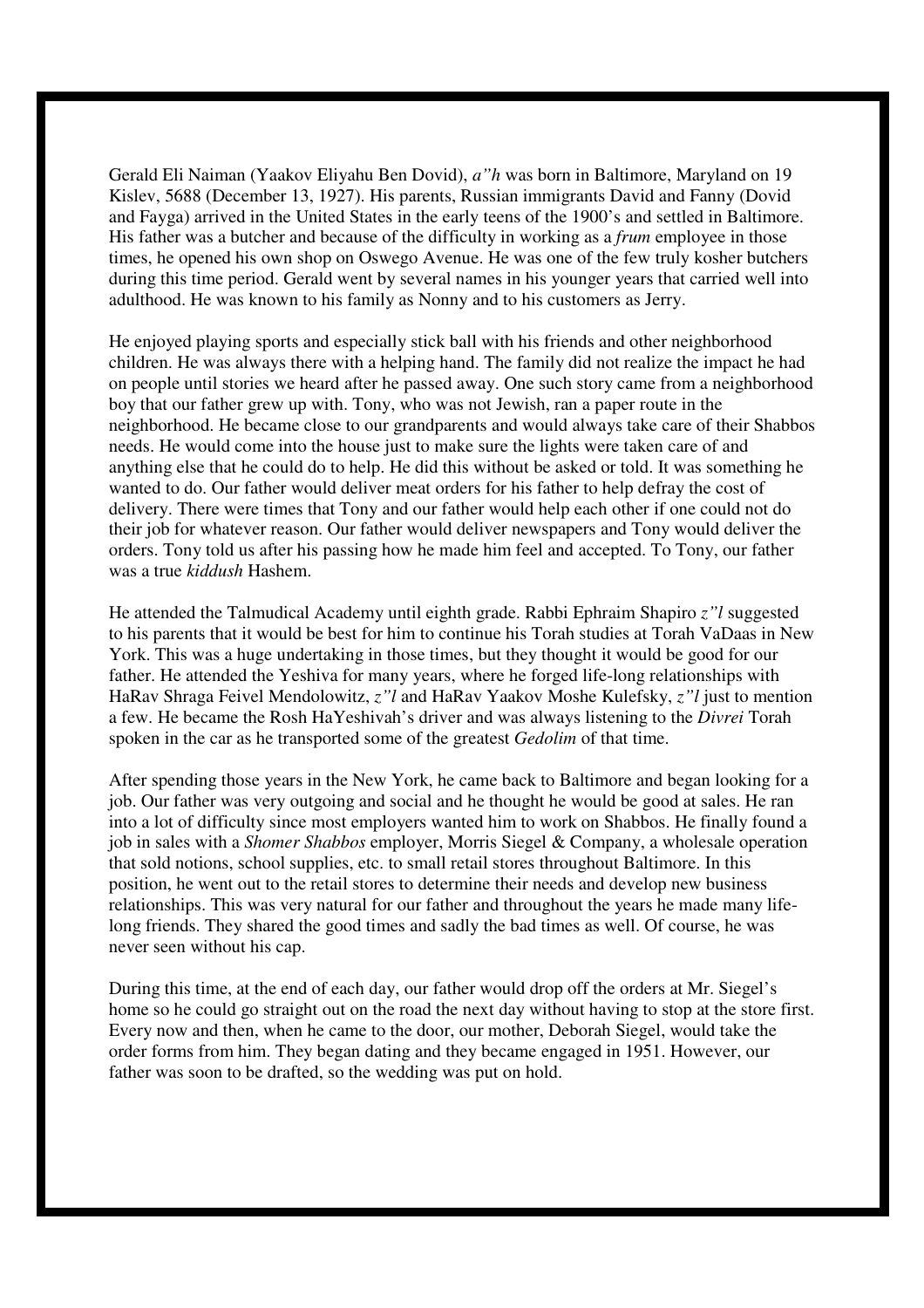Our father was drafted to Korea in 1951 and was placed with the M.A.S.H. unit on the front lines. A main concern was how he was going to be able to eat. During this time, he contacted Rabbi Yitzchak Chinn *z"l* of McKeesport, PA, a friend from his Torah VeDaas days. Rabbi Chinn worked with the Red Cross and made sure that our father would have kosher food, and it worked this way for the over a year time spent in Korea. [During the *shivah,* Rabbi Chinn told us that HaRav Shrage Feivel had told our father, "You might never be a Rosh Yeshivah, but you should be the president of a shul."]

Our father returned home at the end of 1952, and he and our mother married on March 22, 1953. They began their married life living around Agudath Achim Shul until they moved uptown in 1958. For most of our father's life, he attended the Chofetz Chaim Adas Bnei Israel Congregation located on West Rogers Avenue. This was the shul that our grandfather, Morris Siegel, helped establish and although, not the *nusach* of our father, he still enjoyed the shul. We remember always attending shul when he felt we were old enough to sit and we all always sat around him. He trained us to come on time by his example, and by his shouts of *vayavo!* to chronic latecomers. All of our Bar Mitzvahs were held at the Adas, and the Shul always had a special meaning to him. He always had a smile greeting people as they walked into the shul, and he would invite them over his house for *kiddush* after davening.

After our youngest brother was born, our parents decided that it was time to move to a larger house. In October 1969, they moved a few blocks away. The walk to the shul was now about a mile, but our father would never miss the minyan at the Adas even though there were minyanim closer to his home. He attended the minyan throughout the week and always made everyone feel welcome, especially the children. After a number of years, he became the candy man of the shul and he felt it was important that children learn proper courtesy and he would insist on "please" and "thank you" when giving out any candy. The children were all the better for it.

Our uncle Buddy (Paul - Pinchas Chaim), was never married and my father was very close with his brother. After their father Dovid passed away in 1968, our grandmother, Fayga, and our uncle would come for dinner every Sunday night. It was always an enjoyable time for all of us. Even after our grandmother passed away in 1978, Uncle Buddy would still come every week. Our father made a commitment to our Uncle that he would never place him in a nursing home.

As the years went by, our father's desire for traveling to Eretz Yisrael increased. Finally, in 1987, our parents booked their flights and rented a place in Yerushalayim. Unfortunately, the day before they were to leave, his brother, Buddy, had a massive stroke. They cancelled their trip, because family was of the upmost importance to them. Due to the stroke, Uncle Buddy was primarily in a coma for about two years with round o'clock nurses attending him. This became a full time job for our father and mother – making sure nurses were there and basically giving their house over for his care. He passed away in February 1991, 8 Shevat.

Our parents did eventually travel to Israel in 1995 and they had a wonderful time. My father was specifically moved seeing the *kevarim* of the *Gedolim* and saying Tehillim there. He kept a diary of everything that they did and it was hard for them to leave.